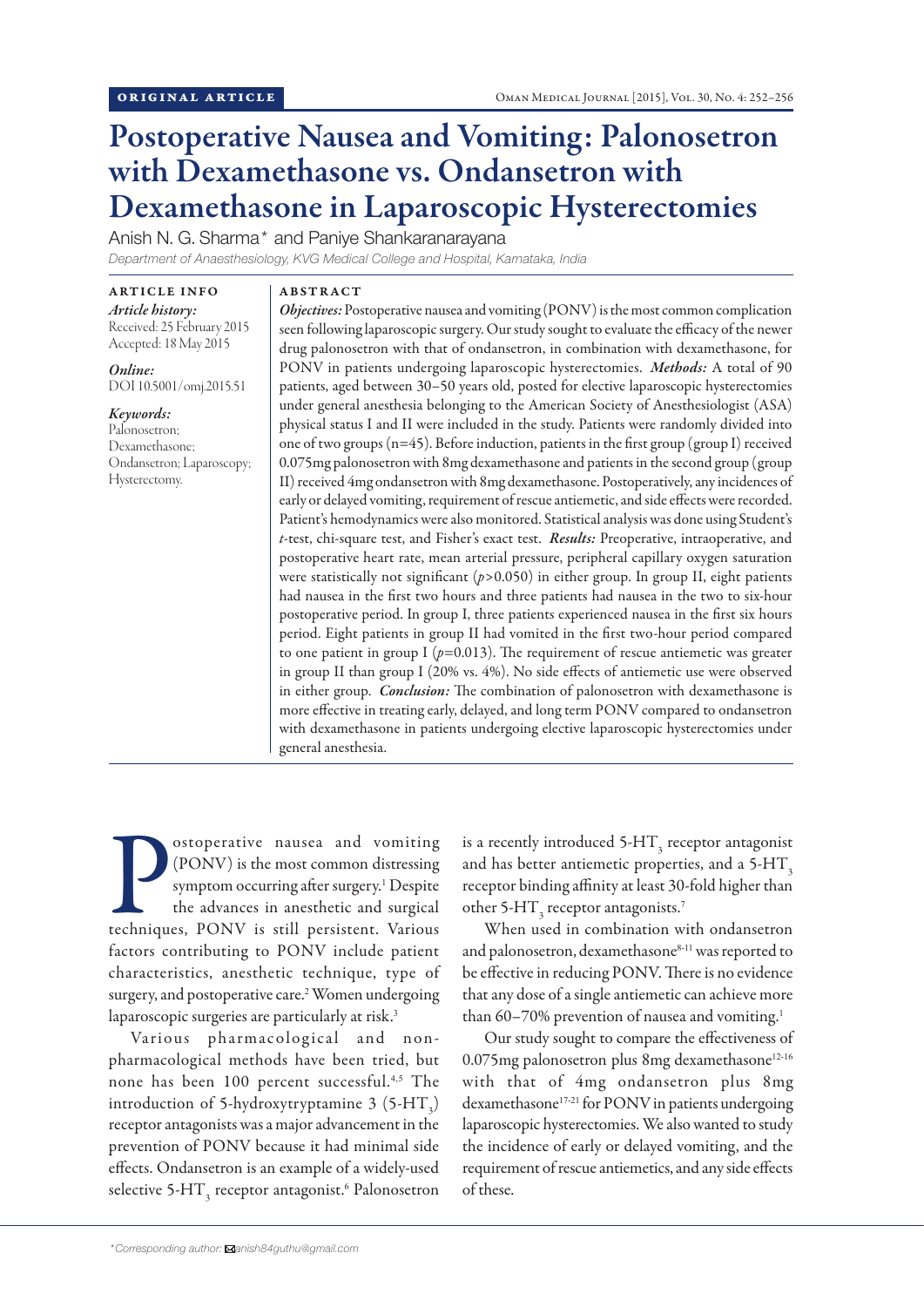## METHODS

This randomized, double-blind, prospective study was performed in the KVG Medical College and Hospital, India, after obtaining the ethical committee clearance. Patients were randomized into two groups of 45 patients each according to the sealed envelope technique. Patients aged between 30–50 years old, with an American Society of Anesthesiologist (ASA) physical status of I or II who were posted for elective laparoscopic hysterectomies under general anesthesia were selected for inclusion in the study.

Patients were excluded from the study for various reasons including: procedure refusal, receiving antiemetics, steroids, or psychoactive medications within 24 hours of study initiation, vomiting or retching in the 24 hours prior to surgery, having cancer chemotherapy within the last four weeks, ongoing vomiting from gastrointestinal diseases, allergy to NSAIDs, and if they had bronchial asthma.

All patients were evaluated for fitness for anesthesia one day prior to surgery. Clinical examination of the patient was performed including general physical examination and systemic examination. All patients were informed about the anesthesia technique and gave informed consent. Patients were kept nil per os (NPO) for eight hours prior to surgery. All patients were given diazepam tablet (5mg orally) the night before surgery and another 5mg in the morning.

Patients basal heart rate (HR), mean arterial pressure (MAP), peripheral capillary oxygen saturation  $(SpO<sub>2</sub>)$  and electrocardiogram (ECG) were recorded. An intravenous line was secured with an appropriate sized cannula in all patients were preloaded with 500ml lactated Ringer's solution over 30 minutes.

Patients were premedicated with glycopyrrolate 0.2mg intravenous (iv) injection and midazolam 1mg iv injection. Group I received 0.075mg palonosetron along with 8mg dexamethasone and group II received 4mg ondansetron and 8mg dexamethasone before induction. All patients were preoxygenated for three minutes and were induced with anesthesia and 5mg/kg (2.5%) thiopentone sodium and 0.1mg/kg vecuronium to facilitate laryngoscopy and intubation. Oxygenation was continued by positive pressure mask ventilation using the Bains circuit. At the onset of apnea, using a laryngoscope with a Macintosh blade, intubation was performed with well lubricated, appropriate size cuffed oral endotracheal tube. After confirmation of

the tube position, the cuff was inflated, and the tube was fixed.

Anesthesia was maintained with nitrous oxide  $(N_2O)$ , oxygen  $(O_2)$ , isoflurane, and controlled ventilation with the appropriate fresh gas flow. Analgesics were administered based on requirements. At the end of surgery, when patients had respiratory attempts, the residual neuromuscular blockage was reversed with neostigmine injection and glycopyrrolate. Recovery assessed and extubation was done after thorough throat suction. After complete clinical recovery, patients were shifted to the postanesthesia care unit.

The occurrence and severity of nausea and vomiting were assessed using the visual analog scale (VAS) where a VAS score of zero indicated no nausea and a score of 10 indicated the most severe nausea. A four-point severity score was also used indicating no symptoms, mild nausea, severe nausea or up to two incidences of vomiting, and more than two incidences of vomiting.<sup>1</sup> Rescue antiemetic drug use was monitored immediately after surgery at zero to two hours, two to six hours, six to 24 hours and more than 24 hours postsurgery.

An episode of vomiting was defined as either vomiting (expulsion of stomach contents) or retching (an involuntary attempt to vomit but not productive of stomach contents). Nausea was defined as a subjectively unpleasant sensation associated with awareness of the urge to vomit.<sup>1</sup>

Metoclopramide (10mg iv injection) was used as a rescue antiemetic when two episodes of PONV occurred or for a VAS greater than five where the patients requested treatment. A complete response was defined as the absence of PONV and no rescue antiemetic use.

Postoperative pain was treated with 75mg diclofenac intramuscular injection or 100ml paracetamol iv infusion.

Details of any adverse effects, including headache, dizziness, constipation, and myalgia, were recorded. The primary outcome measure of this study was the incidence of nausea and vomiting during the first 24 hours after anesthesia and up to 48 hours.

Statistical analysis was done using the Student's *t*-test, Fisher's exact test, and chi-square test with SPSS statistical software (SPSS Inc., Chicago, USA), version 17 and StatCalc software (AcaStat Software, USA). A *p-*value less than 0.050 was considered statistically significant.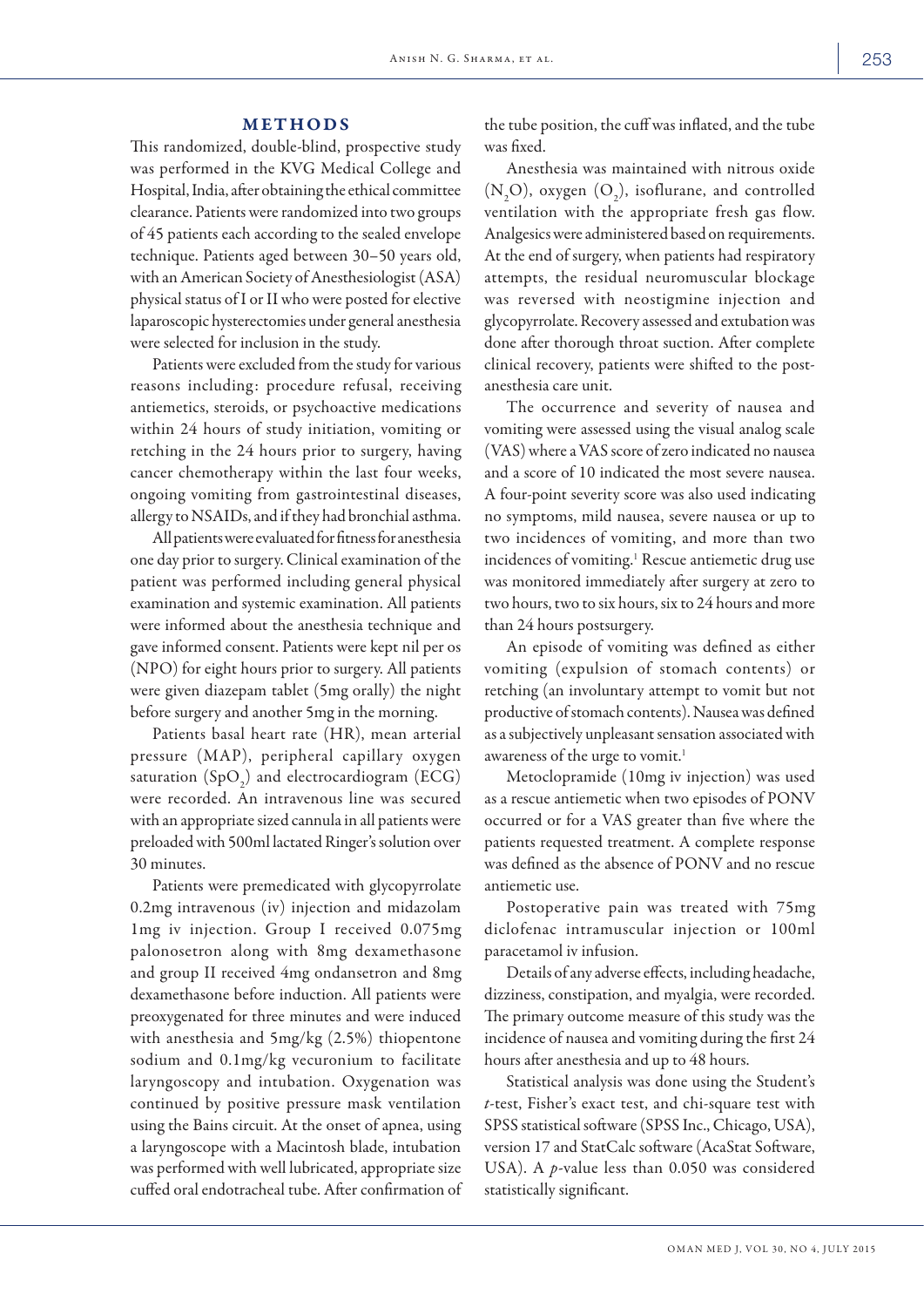## RESULTS

A total of 90 patients were randomly assigned to receive either 0.075mg palonosetron or 4mg ondansetron with 8mg dexamethasone. Patients in the two groups had a similar demographic profile, and no patients were later excluded from the study. Baseline hemodynamic data were also similar in both groups. Table 1 and 2 shows age distribution and duration of surgery in both groups.

The four-point severity score<sup>1,22</sup> showed that in group II, eight patients had nausea in up to two hours after surgery compared to zero patients in group I (*p*=0.003). Three patients had nausea in the two to six hours period in both groups I and II, which was not statistically significant. No patients had nausea after 24 hours.

The four-point severity score<sup>1,22</sup> showed that in group II, eight patients had vomited up to two hours after surgery compared to one patient in group I ( $p=0.013$ ). During the two to six hour and six to 24 hours postoperative period, seven patients in group II had vomited compared to three patients in group I (*p=*0.179). None of the patients vomited after 24 hours [Table 3].

Rescue medication (10mg metoclopramide iv injection) was given to 20% of the patients in group

| Table 1: Age distribution in group I and II. |                  |           |            |  |  |
|----------------------------------------------|------------------|-----------|------------|--|--|
|                                              | Mean age (years) | <b>SD</b> | $p$ -value |  |  |
| Group I                                      | 37.8             | 8.5       |            |  |  |
| Group II                                     | 39.1             | 8.8       | 0.478      |  |  |

| Table 2: Duration of surgery in group I and II. |  |  |
|-------------------------------------------------|--|--|
|-------------------------------------------------|--|--|

|             | Mean duration<br>(minutes) |      | $p$ -value |
|-------------|----------------------------|------|------------|
| Group I     | 119.7                      | 24.8 |            |
| Group II    | 118.0                      | 18.3 | 0.712      |
| .<br>$\sim$ |                            |      |            |

Table 3: Incidence of nausea and vomiting in group I and II.

*SD: standard deviation.*

II and only 4% of group I patients. Side effects were not observed in either group.

# DISCUSSION

PONV is of multifactorial origin. The incidence of PONV after anesthesia is relatively high despite the advances in antiemetic therapy. We compared the effectiveness of palonosetron and ondansetron combined with dexamethasone in alleviating PONV in patients undergoing laparoscopic hysterectomies. Laparoscopic surgery was chosen because of the associated high incidence of PONV.23-27 Factors affecting PONV include patient factors (age, sex, phase of menstrual cycle), anesthesia-related factors (use of volatile agents,  $N_2O$ , opioid), and surgeryrelated factors (middle ear surgeries, ophthalmic surgeries, abdominal surgeries).<sup>2</sup> A higher incidence of PONV has been observed in female patients.<sup>2,3</sup>

The incidence of nausea in our study was 8.8% for group I and 24.0% for group II. Eight patients in group II had nausea in the first two hours postoperatively compared to no patients in group I. During the two to six hour period, three patients in both groups had nausea. No patients had nausea after six hours and up to 48 hours in either group.

A study by Pueyo et al,<sup>17</sup> observed that nausea and vomiting were more frequent in the first six hours postoperatively. The same results were observed in the study done by Fujii et al.<sup>24</sup> In our study, the incidence of vomiting was statistically significant in the first two hours  $(p=0.013)$  and not significant from then onwards. Rescue medication was also higher in group II than group I.

Our study suggests that palonosetron with dexamethasone is better than ondansetron with dexamethasone in preventing PONV. Even though ondansetron with dexamethasone was more cost effective, palonosetron with dexamethasone was more efficacious in preventing PONV.

|          |                | $\tilde{}$      | $\sim$<br>. . |                 |                 |            |
|----------|----------------|-----------------|---------------|-----------------|-----------------|------------|
| Time     | <b>Nausea</b>  |                 |               | <b>Vomiting</b> |                 |            |
| (hours)  | <b>Group I</b> | <b>Group II</b> | $p$ -value    | <b>Group I</b>  | <b>Group II</b> | $p$ -value |
| $0 - 2$  | $\theta$       | 8               | 0.003         |                 | 8               | 0.013      |
| $2 - 6$  | 3              | 3               | 1.000         | 3               |                 | 0.179      |
| $6 - 24$ | $\theta$       | 0               | <b>NA</b>     | 3               |                 | 0.179      |
| >24      | $\theta$       | 0               | NA            | 0               | 0               | <b>NA</b>  |

*NA: not applicable*

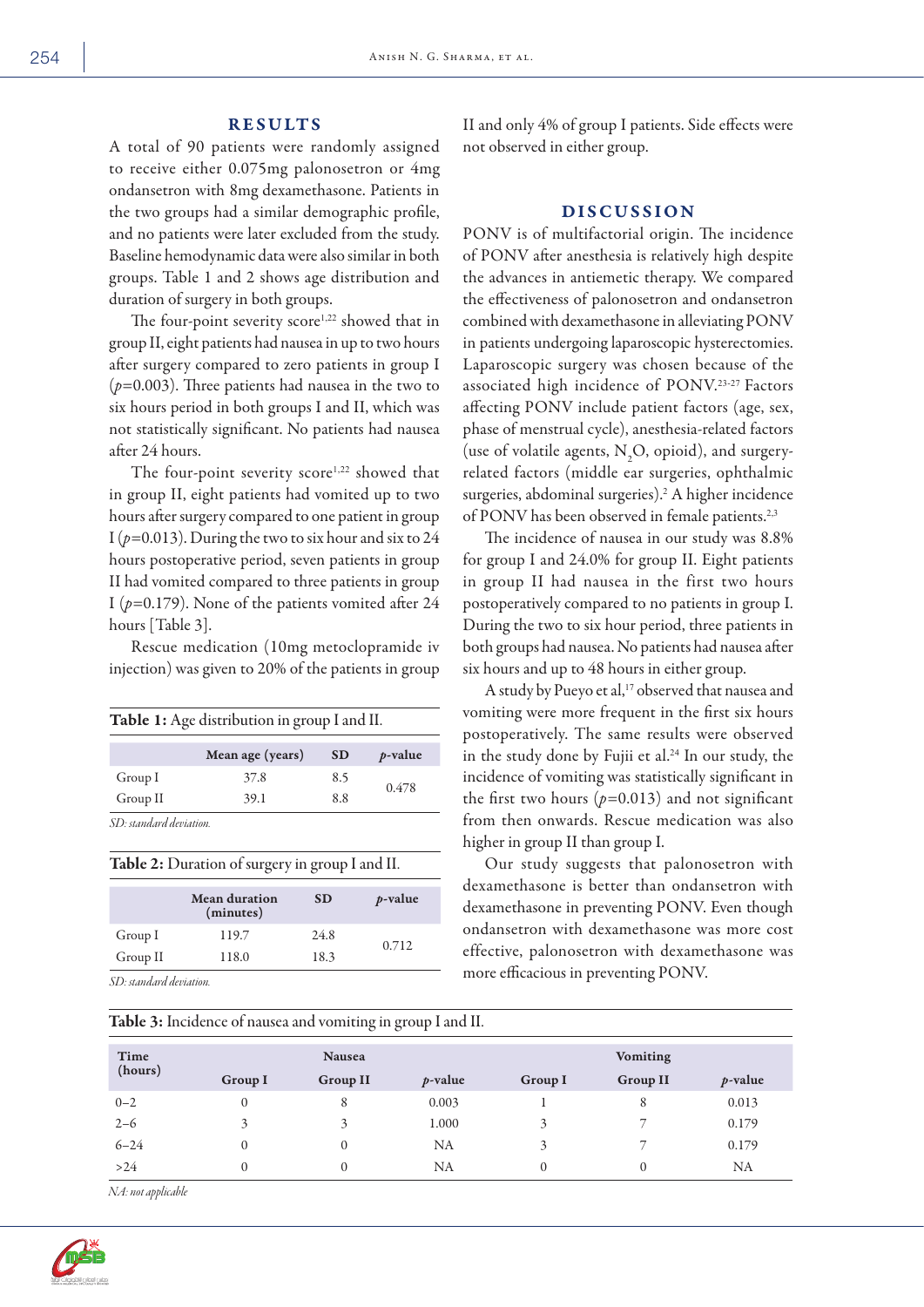In our study, which was done within 48 hours of operative intervention, the loss of follow-up was almost nil since each patient was monitored on an hourly basis. There were no deaths encountered in the study, so the question of censored data does not exist, and survival analysis was not performed. However, the limitation of the statistical method used was that we could not determine if those patients with nausea in the zero to two hours period were the same as those who had nausea in the two to six hours period. However, whenever patients had nausea, rescue antiemetic was given, so we can assume that the three patients in the two to six hour period were different from the eight patients in zero to two hours period. The same assumption applies to the other hourly groups (six to 24 hours and more than 24 hours).

# **CONCLUSION**

Palonosetron when combined with dexamethasone, was more effective in preventing PONV compared to ondansetron with dexamethasone in patients undergoing laparoscopic hysterectomies under general anesthesia. The need for rescue medication is also minimal in patients given palonosetron compared to those given ondansetron. Thus, palonosetron is an effective alternative to ondansetron when combined with dexamethasone in preventing PONV.

### *Disclosure*

The authors declared no conflicts of interest. No funding was received for this work.

#### *Acknowledgements*

We would like to thank the study participants as well as Dr. Sagar A Borker, Associate Professor Department of Community Medicine KVG Medical College, Sullia, India, who guided us in data interpretation.

#### **REFERENCES**

- Christian c. Apfel, Post operative nausea and vomiting, Millers anesthesia. Chapter 86, 7th edition, 2010; 2739-40.
- 2. Gold BS, Kitz DS, Lecky JH, Neuhaus JM. Unanticipated admission to the hospital following ambulatory surgery. JAMA 1989 Dec;262(21):3008-3010.
- 3. Honkavaara P, Lehtinen AM, Hovorka J, Korttila K. Nausea and vomiting after gynaecological laparoscopy depends upon the phase of the menstrual cycle. Can J Anaesth 1991 Oct;38(7):876-879.
- 4. Habib AS, Gan TJ. Evidence-based management of postoperative nausea and vomiting: a review. Can J Anaesth 2004 Apr;51(4):326-341.
- 5. Gan TJ, Diemunsch P, Habib AS, Kovac A, Kranke P, Meyer TA, et al; Society for Ambulatory Anesthesia. Consensus guidelines for the management of postoperative nausea and

vomiting. Anesth Analg 2014 Jan;118(1):85-113.

- 6. Culy CR, Bhana N, Plosker GL. Ondansetron: a review of its use as an antiemetic in children. Paediatr Drugs 2001;3(6):441-479.
- 7. Rojas C, Stathis M, Thomas AG, Massuda EB, Alt J, Zhang J, et al. Palonosetron exhibits unique molecular interactions with the 5-HT3 receptor. Anesth Analg 2008 Aug;107(2):469-478.
- 8. Aapro MS, Alberts DS. Dexamethasone as an antiemetic in patients treated with cisplatin. N Engl J Med 1981 Aug;305(9):520.
- 9. Wang JJ, Ho ST, Liu YH, Lee SC, Liu YC, Liao YC, et al. Dexamethasone reduces nausea and vomiting after laparoscopic cholecystectomy. Br J Anaesth 1999 Nov;83(5):772-775.
- 10. Rüsch D, Arndt C, Martin H, Kranke P. The addition of dexamethasone to dolasetron or haloperidol for treatment of established postoperative nausea and vomiting. Anaesthesia 2007 Aug;62(8):810-817.
- 11. Bisgaard T, Klarskov B, Kehlet H, Rosenberg J. Preoperative dexamethasone improves surgical outcome after laparoscopic cholecystectomy: a randomized double-blind placebocontrolled trial. Ann Surg 2003 Nov;238(5):651-660.
- 12. Maemondo M, Masuda N, Sekine I, Kubota K, Segawa Y, Shibuya M, et al; PALO Japanese Cooperative Study Group. A phase II study of palonosetron combined with dexamethasone to prevent nausea and vomiting induced by highly emetogenic chemotherapy. Ann Oncol 2009  $Nov$ ; $20(11)$ :1860-1866.
- 13. Blitz JD, Haile M, Kline R, Franco L, Didehvar S, Pachter HL, et al. A randomized double blind study to evaluate efficacy of palonosetron with dexamethasone versus palonosetron alone for prevention of postoperative and postdischarge nausea and vomiting in subjects undergoing laparoscopic surgeries with high emetogenic risk. Am J Ther 2012 Sep;19(5):324-329.
- 14. Ghosh S, Pal A, Acharya A, Biswas C, Ghosh TR, Ghosh S. Palonosetron and palonosetron plus dexamethasone to prevent postoperative nausea and vomiting in patients undergoing laparoscopic cholecystectomy: A prospective, randomized, double-blind comparative study. Anesth Essays Res 2011 Jul-Dec;5(2):134-137.
- 15. Park JW, Jun JW, Lim YH, Lee SS, Yoo BH, Kim KM, et al. The comparative study to evaluate the effect of palonosetron monotherapy versus palonosetron with dexamethasone combination therapy for prevention of postoperative nausea and vomiting. Korean J Anesthesiol 2012 Oct;63(4):334- 339.
- 16. Keith ACandiotti, Syed Raza Ahmed, David Cox, Tong J Gan BMC pharmacology and toxicology 2014, 15:4517.16. Keith A Candiotti., Syed Raza Ahmed, David Cox, Tong J Gan. BMC pharmacology and toxicology 2014, 15:45.
- 17. López-Olaondo L, Carrascosa F, Pueyo FJ, Monedero P, Busto N, Sáez A. Combination of ondansetron and dexamethasone in the prophylaxis of postoperative nausea and vomiting. Br J Anaesth 1996 Jun;76(6):835-840.
- 18. Rajeeva V, Bhardwaj N, Batra YK, Dhaliwal LK. Comparison of ondansetron with ondansetron and dexamethasone in prevention of PONV in diagnostic laparoscopy. Can J Anaesth 1999 Jan;46(1):40-44.
- 19. Thomas R, Jones N. Prospective randomized, double-blind comparative study of dexamethasone, ondansetron, and ondansetron plus dexamethasone as prophylactic antiemetic therapy in patients undergoing day-case gynaecological surgery. Br J Anaesth 2001 Oct;87(4):588-592.
- 20. Elhakim M, Nafie M, Mahmoud K, Atef A. Dexamethasone 8 mg in combination with ondansetron 4 mg appears to be the optimal dose for the prevention of nausea and vomiting after laparoscopic cholecystectomy. Can J Anaesth 2002 Nov;49(9):922-926.
- 21. Song JW, Park EY, Lee JG, Park YS, Kang BC, Shim YH. The effect of combining dexamethasone with ondansetron